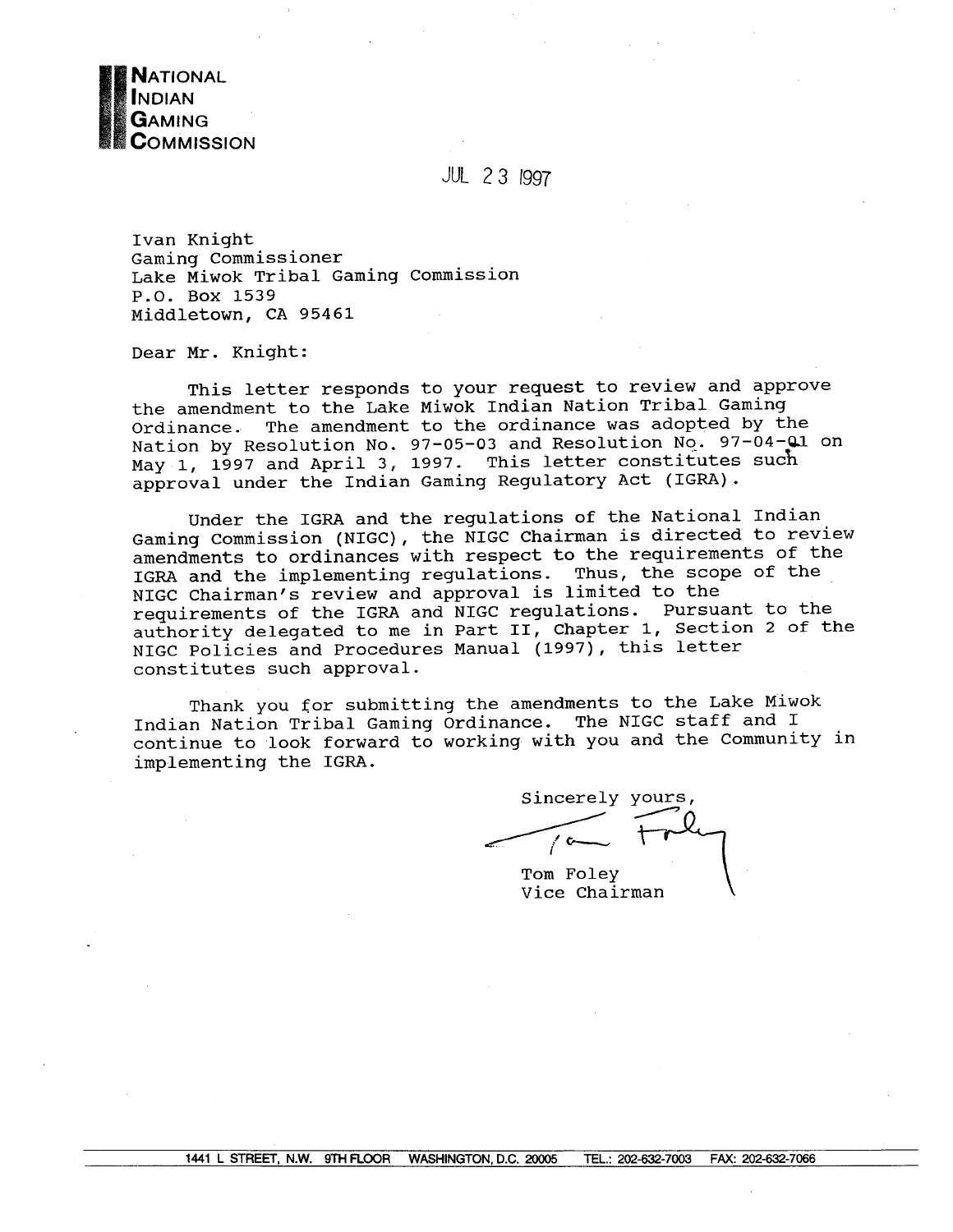**ANY 26** 1997

**AY** 27  $\mathcal{Z}$ 

# **MIDDLETOWN RANCHERIA RESOLUTION NC597-04 -** 0

**IN THE MATTER OF:** Authorizing Fingerprinting by the Lake Miwok Tribal Gaming **Commission on the Middlctowri Ranchena, Middlciown CA**

- **\~HEREAS, The Middletown Rancheria is <sup>a</sup> federally recognized California Indian Tribe, as defined under the Indian Reorganization Act of.Iune 18. 1934. governed tinder the General Council of the Middletown Rancheria: and**
- **W I-I ER EA S. The Middletown Ranchena owns and operates the Twin Pine Casino as provided for under the Tribes duly enacted Middletown Rancheria Tribal Gaming Ordinance authorizing such activities: and**
- **WlJ ER E.AS, The Indian** Gaming Regulatory Act of 1988 provides the regulatory authority by **which the Middletown Ranchcna can regulate gaining activities conducted within the exterior boundaries of its Ranchena; and**
- **~%I1EREAS, The Middletown Rancheria established the Lake Miwok Tnbal Gaining Commission to comply with the Middletown Rancheria Tribal Gaming Ordinance, the provisions of the Indian Gaining Regulator) Act, regulations enacted by the National Indian Gaining Commission. and provisions of any Tribal-State compact governing class Ill gaming on Middletown Rancheria Tribal lands.**

**THEREFORE BE IT RESOLVED that the Middletown Raiicheria hereby authorizes the Lake Miwok Tribal Gaining Commission to enforce all provisions of the Tribes and federal regulations or provisions of any Tribal/State compact. and that the Tribe authorizes the Lake Miwok Tribal Gaining Commission to take all fingerprints and process the fingerprint cards through the Federal Bureau of Investigations via the National Indian Gaining Commission:**

À,

#### **CERTIFICATION**

**IN WITNESS WHEREOF, <sup>I</sup> Jose Simon III, Tribal Representative of the Middletown Rancheria** hereby certifies this Resolution was passed at a duly called General Council **neeting** at which a quorum was present on Febuary 1, 1997, by a vote of  $/2$  For,<br>  $\bigcirc$  Against,  $\bigcirc$  Abstain.<br>  $\bigcirc$  Against,  $\bigcirc$  Abstain.

**QAgainst, \_QAbstain. ~4~\_c4,.Q. ~3, <sup>I</sup> t 1 7**  $S_{\text{ismature}}$   $\left( \frac{1}{2} \sum_{i=1}^{n} \frac{1}{2} \sum_{j=1}^{n} \frac{1}{2} \sum_{j=1}^{n} \frac{1}{2} \sum_{j=1}^{n} \frac{1}{2} \sum_{j=1}^{n} \frac{1}{2} \sum_{j=1}^{n} \frac{1}{2} \sum_{j=1}^{n} \frac{1}{2} \sum_{j=1}^{n} \frac{1}{2} \sum_{j=1}^{n} \frac{1}{2} \sum_{j=1}^{n} \frac{1}{2} \sum_{j=1}^{n} \frac{1}{2} \sum_{j=1}^{n} \$ **(1 Tribal** Representative  $\mathbf{D}_{\mathbf{a}}^{\mathbf{f}}$ te Signature of June C. Knight Date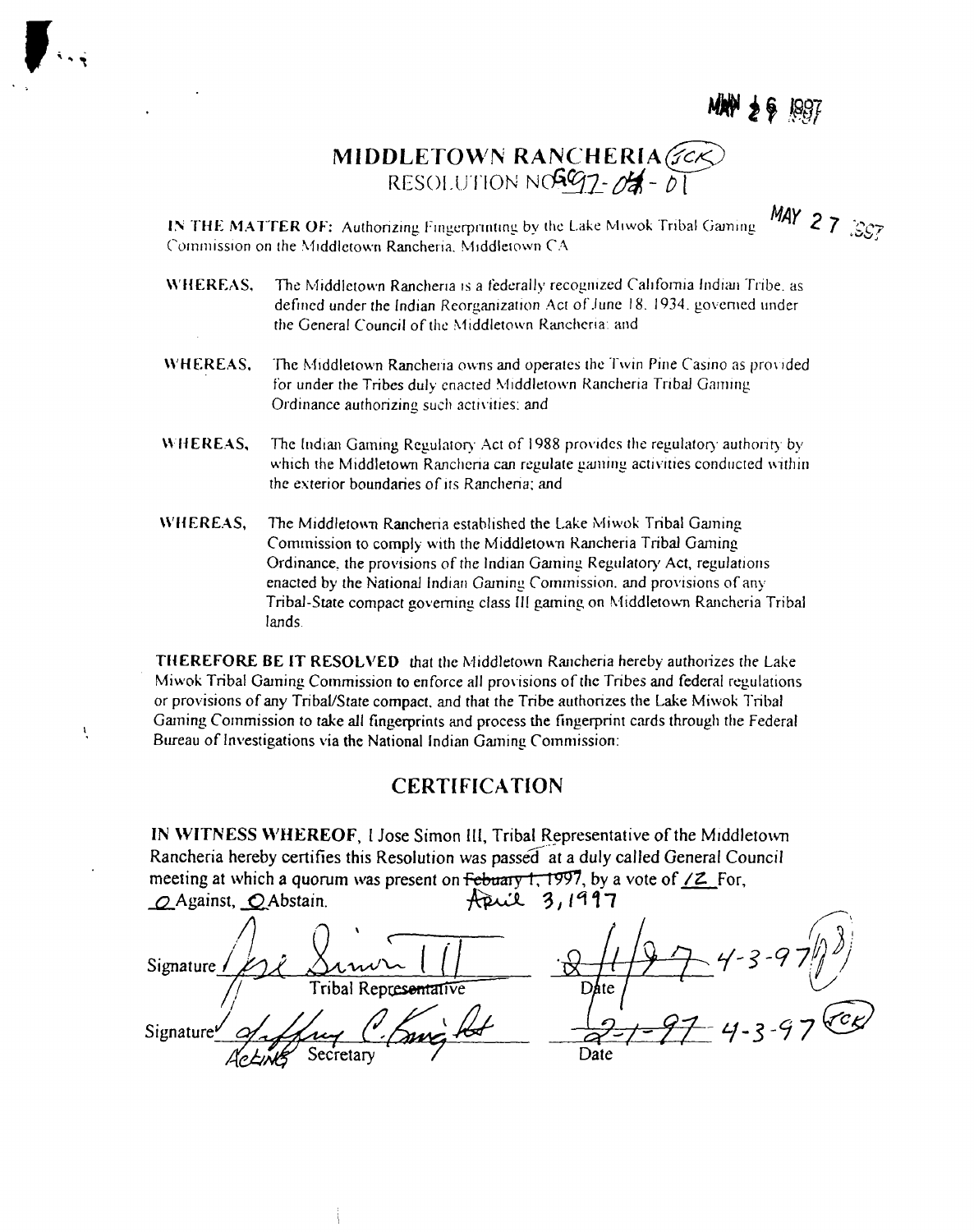## **MIDDLETOWN RANCHERIA RESOLUTION NO. 91-05-03**

**in THE MATTER OF:** Amending Section 8-4. (d) (xix) of the Lake Miwok Indian Nation **Tribal Gaming Ordinance, approved by the Chairman of the National Indian Gaming Commission oii May 15, 1997.**

- **WHEREAS, The Middletown Rancheria is <sup>a</sup> federally recognized California Indian Tribe, as defined tinder the Indian Reorganization Act of June 18, 1934, governed under the General Council of the Middletown Rancheria: and**
- **WHEREAS, The Middletown Rancheria owns and operates the Twin Pine Casino as provided for under the Tribes duly enacted Tribal Gaming Ordinance authorizing such activities: and**
- **WHEREAS, Section 8-4. (d) (xix) presently requires applicants fingerprints to be taken by the Lake County Sherifrs Department of Law enforcement for <sup>a</sup> criminal history check by the Federal Bureau of Investigation; and**
- **WHEREAS, The Middletown Rancheria established the Lake .Miwok Tribal Gaming Commission to comply with the Middletown Rancheiia Tribal Gaming Ordinance, the provisions of the Indian Gaming Regulatory Act, regulations enacted by the National Indian Gaming Commission, and provisions of any Tribal-State compact governing class Ill gaming on Middletown Rancheria Tribal (ands: and**
- **WHEREAS, The Middletown Rancheria wishes to empower the Lake Miwok Tribal Gaming Commission with the authority to process the fingerprint cards directly to the National Indian Gaming Commission.**

**THEREFORE BE IT RESOLVED that the Middletown Rancheria hereby amends Section 8-4. (d) (xix) of the Tribal Gaming Ordinance to read as follows:**

**(xix) fingerprints of the applicant to be taken by the Lake Miwok Tribal Gaming Commission for <sup>a</sup> criminal history check. A criminal history check will include <sup>a</sup> check of criminal history records information maintained by the Federal Bureau of Investigation**